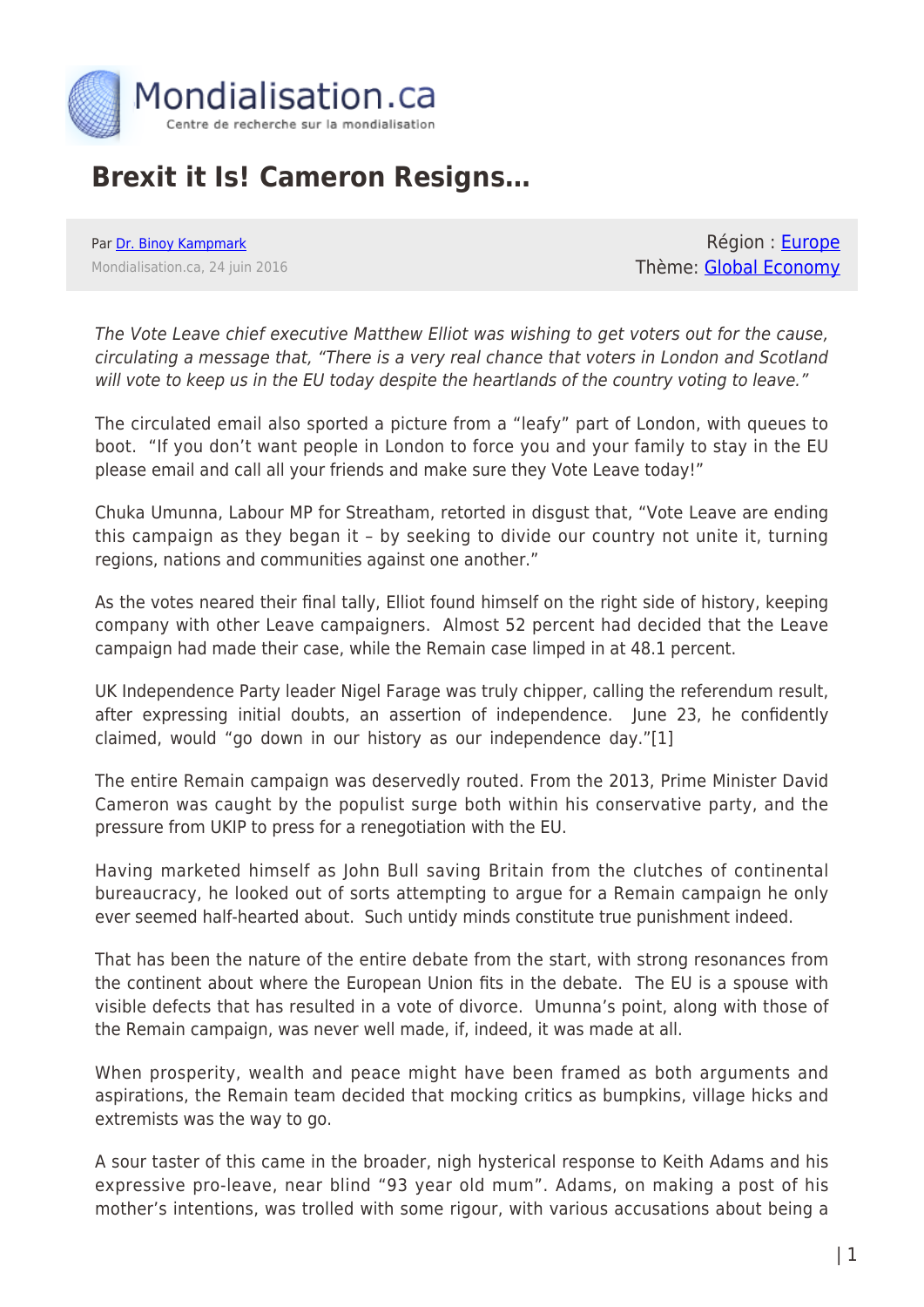liar, a "right wing racist brexiteer" and a fabricator. ("It can't have happened because blind people vote using Braille.")[2]

Umunna's own Labour party came across as cool and indifferent to traditional blue collar constituents, with Jeremy Corbyn himself a long time sceptic of much of the EU program. Within its ranks, a populist reassessment has been demanded, taking into account traditional areas which the party has left behind.

While London, Scotland and Northern Ireland fronted up with numbers for Remain, the English shires and Wales went for Brexit. Traditional labour bastions such as Sunderland gave the Leave campaign a 22 percent margin of victory. Newcastle scraped in with Remain with a mere one percentage point.

All in all, this vote saw a return to the politics of anger and estrangement. It revealed two classes, "staring at each other across a political chasm."[3] It is the message that Podemos is capitalising upon in Spain. Ditto that of those on the Right, such as Geer Wilders in the **Netherlands** 

Not all have the same view on how best to tackled the EU conundrum. Genuine concerns about centralised governance and intrusion have been muddled with a terror about refugees, immigrants and life style choices. A distinct spinelessness from Europe's leaders on this point has not helped. Gone are the broader discussion about accountability and liberty.

A perfect illustration as to how problematic any challenge to the way the Union is governed came in the market chatter. It resembled all too closely the language of the portfolio prospectus, with its monthly updates on shocks and instabilities, rather than political questions of sovereignty. Forget discussions about reform, or the application of Article 50 of the Treaty of the European Union. Such commentary was far more interested in the wounds that a democratic experiment had inflicted.

The Economist and Wall Street Journal noted with alarm how the pound had fallen to its lowest level relative to the US dollar since 1985. Futures and the S&P 500 fell by five percent. Stock markets in Asia were given a drubbing. All of this seemed academic as polls closed, with a sense that the Remain campaign would edge out the Brexiteers by a few good points. The position was totally reversed.

While there was much mythmaking and manufacture in the grounds for the Leave campaign, the sentiment was sensible enough. Not all should be dismissed as raw nativism and autarchic romance. Those on wanting Britain to stay did just that.

Dr. Binoy Kampmark was a Commonwealth Scholar at Selwyn College, Cambridge. He lectures at RMIT University, Melbourne. Email: [bkampmark@gmail.com](mailto:bkampmark@gmail.com)

**Notes** 

[1]<http://www.bbc.com/news/uk-politics-eu-referendum-36613238>

[2]<https://justablogwordpress.wordpress.com/2016/06/23/trolled/>